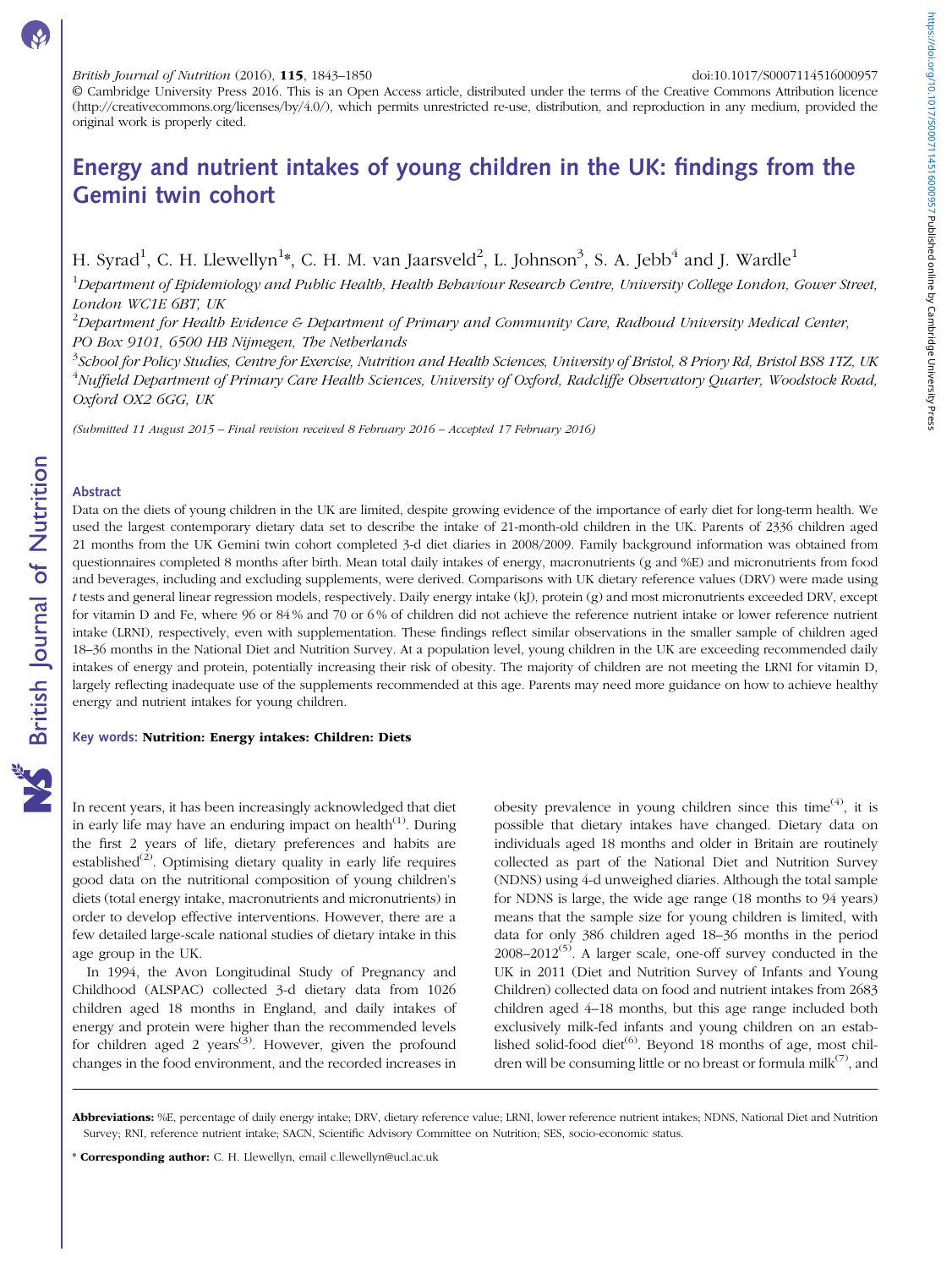we currently have limited information on young children's dietary intake at this vulnerable time.

The present study aimed to provide a detailed description of the dietary intake of very young children, at a time when weaning is close to, or at, completion. It used data from the UK Gemini twin cohort – a sample of 2336 UK children aged 21 months collected in 2008/2009 using 3-d unweighed diet diaries. This is a twin cohort established for research purposes; however, in order to determine whether the diets of these participants are reflective of a representative sample of children in the UK of this age, we compared the data with the NDNS rolling programme (2008– 2012) of 386 children aged 18–36 months. We also compared the reported intakes with UK public health nutrition recommendations for energy and nutrient intakes at 2 years of age.

#### **Methods**

**NS** British Journal of Nutrition

#### Participants/recruitment

The Gemini study is a UK birth cohort of twins, designed to assess genetic and environmental influences on early childhood growth. Families with twins born in England and Wales between March and December 2007  $(n 6754)$  were asked by the Office for National Statistics whether their contact details could be passed to the Gemini research team. In total, 3435 families agreed to participate, and 70 % of these families completed baseline questionnaires  $(n \ 2402)$ ; they constitute the Gemini sample. Gemini twins are representative of UK twins when compared based on sex, gestational age and birth weight<sup>[\(8,9\)](#page-6-0)</sup>. Parents provided informed consent for children's participation in the Gemini study, and ethics approval was obtained from the University College London Committee for the Ethics of Non-National Health Service Human Research.

The NDNS rolling programme is an annual survey to monitor diet and nutrient intakes of a representative sample of the British population aged 18 months and older<sup>([5](#page-6-0))</sup>. Households are selected using randomly selected postcodes and contacted by an interviewer to arrange a face-to-face interview and place a food diary. The sample used for comparison with the Gemini cohort contained 386 children aged 18–36 months.

#### **Measures**

Demographics. In the Gemini cohort, parents reported the sex, gestational age, date of birth of the children and whether they were breast-fed at all during the first 3 months of age. Maternal ethnicity was reported by parents, and dichotomised into white (95·1 %) and non-white (4·9 %). Family socio-economic status (SES) was defined using the National Statistics Socio-economic Class (NS-SEC) index based on occupation<sup> $(10)$  $(10)$  $(10)$ </sup>. Parental occupations were categorised into higher, intermediate and lower SES<sup>1</sup>. Mothers reported the date of diary completion, from which we calculated the child's exact age. Birth weight was obtained from health records, and weight SDS was calculated, which references children's weights against the population mean (weight  $SDS=0$ ) in 1990<sup>[\(11\)](#page-6-0)</sup>, for the child's age at measurement, sex and gestational age.

Parents of children in the NDNS rolling programme took part in a detailed interview and reported background information on demographic characteristics (age, sex, occupation, ethnicity). The NS-SEC index was used to define household  $SES^{(9)}$  $SES^{(9)}$  $SES^{(9)}$ .

Diet diaries. Diet diaries were sent to all Gemini families (n 2402) between November 2008 and August 2009. Detailed instructions and portion guides, adapted from the pre-school food atlas $^{(12)}$  $^{(12)}$  $^{(12)}$ , provided guidance on estimating and recording all food and drinks consumed over 3 d (any 2 weekdays and 1 weekend day). Diet diaries were completed by 1357 families (56·5 % of baseline sample). Only children with 3 d of complete diary entries ( $n$  1168 families;  $n$  2336 children) were included in the analyses. Energy and nutrient composition of all foods, drinks and vitamin supplements consumed were calculated using Diet In Nutrients Out (DINO), a dietary assessment programme<sup>([13](#page-7-0))</sup> incorporating the UK Food Standards Agency's NDNS nutrient databank<sup>[\(14](#page-7-0))</sup>.

Parents of children in the NDNS were asked to complete a food diary for their child over 4 consecutive days. Energy and nutrient intakes were also calculated using DINO. In the first 4 years of the rolling programme, 4156 respondents (34 % of the selected households) completed food diaries, 386 of whom were parents of children aged 18–36 months.

#### Analysis

Energy and nutrient intake. Daily energy intake was derived for each child, averaged over 3 d. Daily intakes of macronutrients and the components (total fat, SFA, protein, carbohydrate, starch, fibre and sugars<sup>2</sup>) were summarised as total g per d and percentage of daily energy intake (%E). Daily intakes of selected micronutrients (Na, vitamin C, thiamin, riboflavin, niacin, folate, vitamin  $B_{12}$ , Ca, vitamin D, vitamin A and Fe) were summarised as mg or μg per d, both including and excluding supplement intake. Descriptive analyses including the mean, standard deviation, minimum, maximum, and 25th and 75th percentile scores were computed for all dietary intake variables.

Comparison with the National Diet and Nutrition Survey. Data files for the first 4 years (2008/2009–2011/2012) of the NDNS rolling programme were obtained from the UK Data Archives [\(http://discover.ukdataservice.ac.uk/catalogue?](http://discover.ukdataservice.ac.uk/catalogue?sn=6533) sn=[6533\)](http://discover.ukdataservice.ac.uk/catalogue?sn=6533). Average daily intakes of energy, macronutrients and micronutrients were available for children aged  $18-36$  months<sup> $(5)$  $(5)$  $(5)$ </sup>. The data were weighted to adjust for potential bias in the results, including non-response bias, as well as known socio-demographic differences between the sample <sup>1</sup> Higher and lower managerial and professional occupations were classified selected and the UK population. Weighted mean scores and

as higher SES, intermediate occupations, small employers and own account workers were classified as intermediate SES, and lower supervisory and technical occupations, (semi)routine occupations, never worked and longterm unemployed were classified as lower SES.

<sup>&</sup>lt;sup>2</sup> Data on sugar components (non-milk extrinsic sugars and intrinsic milk sugars) was not available as it was not requested at the time the Human Nutrition Research Unit (Cambridge) coded the dietary data.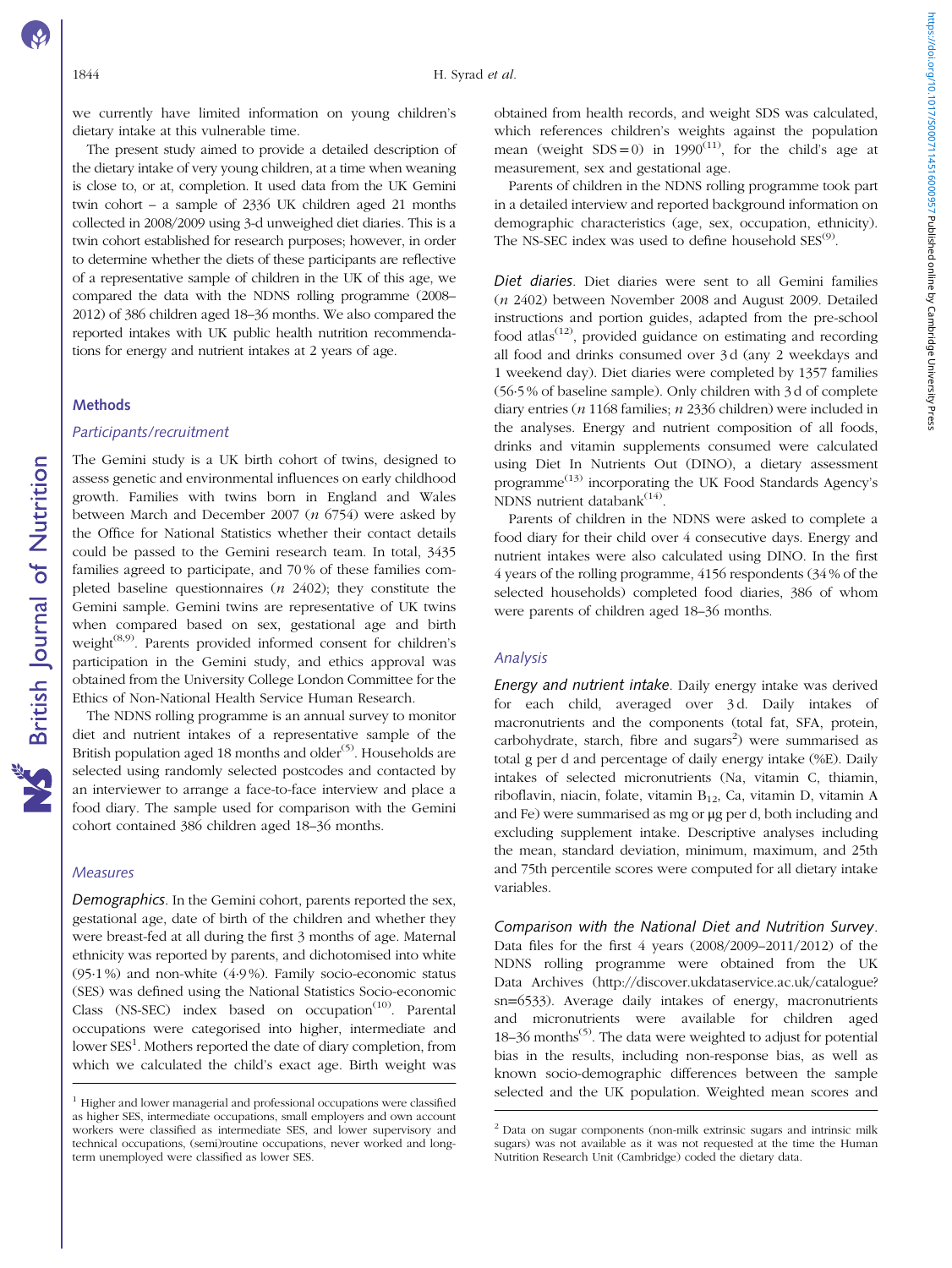intakes as a percentage of dietary reference values (DRV) were computed and compared with those in Gemini using linear regression models to test for differences. Models were adjusted for age, sex, ethnicity and SES.

Comparison with UK reference values. Adequacy of energy and nutrient intake was assessed by comparing intakes with age-/sex-specific UK DRV. Multiple criteria were used. Average daily energy intake was calculated as a percentage of the 2011 Scientific Advisory Committee on Nutrition (SACN)<sup>[\(15\)](#page-7-0)</sup> estimated average requirement for children of 2 years of age. Intakes of protein and micronutrients were calculated as a percentage of the Department of Health reference nutrient intake (RNI) for children aged 1–3 years<sup>([16\)](#page-7-0)</sup>. Carbohydrate and fibre intakes were compared with the  $SACN^{(17)}$  $SACN^{(17)}$  $SACN^{(17)}$  recommendations for children aged 2–5 years. DRV for fats are unavailable for children under 5 years of age, and therefore comparisons could not be made. Na intake was calculated as a percentage of the updated RNI for children of 2 years of age by SACN<sup>([18\)](#page-7-0)</sup>. To identify the proportion of children with inadequate intakes of micronutrients, we used the RNI and lower reference nutrient intake (LRNI) – the level at which intake is inadequate for 97.5% of the population<sup>[\(16\)](#page-7-0)</sup>. An upper safe limit for vitamin A retinol activity equivalent of 800 µg has been identified by the European Food Safety Authority<sup>[\(19](#page-7-0))</sup> and the percentage of children exceeding this limit was calculated. No upper limits were available for other micronutrients<sup>([19\)](#page-7-0)</sup>.

One-sample t tests compared daily intakes of energy, protein and micronutrients with DRV, and paired sample t tests compared vitamin D and Fe intakes with and without supplementation.

#### **Results**

#### Sample characteristics

Table 1 shows the characteristics of the Gemini sample  $(n 2336)$ . Children were on average 20 $\cdot$ 6 months old (sp 1 $\cdot$ 1) at diet diary completion, with similar proportions of boys (49·5 %) and girls (50·5 %). The majority of families were of white ethnicity (95·1 %). There were more mothers with higher SES (46%) than intermediate (16.1%) or lower SES (37.9%). The majority of children (62·8 %) were breast-fed to some degree in the first 3 months of life. Compared with the Gemini sample, NDNS children (n 386) were slightly older (26·4 months) (Table 1), with a greater proportion of boys (53·6 %) than girls, more children of non-white ethnicity (15 %) and fewer mothers with higher SES (40·9 %).

#### Dietary intake in the Gemini sample

[Table 2](#page-3-0) shows the average daily energy and nutrient intakes from food, beverages and supplements for the Gemini sample. Daily energy intake was 4330 kJ: 12% energy from proteins, 51 % energy from carbohydrates and 37 % energy from fat. Children consumed 18 % of energy from SFA, 27 % of energy from sugars and 8 g/d of fibre. Vitamin D intake was 2·3 µg/d, and Fe intake was 6·4 mg/d. In addition, 60 mg of vitamin C and 842 mg of Ca were consumed per d; Na intake was 1148 mg/d.

#### Comparisons with the National Diet and Nutrition Survey

[Table 2](#page-3-0) compares the energy, macronutrient and micronutrient intakes of the Gemini sample with the NDNS. Daily energy intakes were lower in the Gemini cohort than in the NDNS  $(P= 0.001)$ , but %E from fat and SFA were higher in the Gemini cohort than in the NDNS by 3 percentage points each,  $P < 0.01$ . Protein %E was lower than in the NDNS by 3 percentage points,  $P < 0.001$ . Vitamin D and Fe intakes in the Gemini cohort were almost identical to the NDNS sample.

#### Comparisons with dietary reference values

[Table 3](#page-4-0) compares the daily energy intake and nutrient intakes (including supplements) of the Gemini sample with UK DRV. Mean daily energy intake significantly exceeded the level recommended by the SACN for children aged 2 years ( $P < 0.001$ ); 63 % exceeded the recommendation. Protein intake was almost three times higher than that recommended  $(P < 0.001)$ , with only 0·1 % of children not meeting the RNI. Fibre intake was significantly lower than that recommended  $(P<0.001)$ .

At a population level, RNI set by the Department of Health<sup>[\(16](#page-7-0))</sup> were met for all micronutrients except vitamin D and Fe. Vitamin D intake, including supplements, was less than half of that recommended  $(P<0.001)$ . Only 6.8% of the sample met the

Table 1. Sample characteristics in the Gemini twin study (n 2336) and National Diet and Nutrition Survey (NDNS) (n 386) (Mean values and standard deviations; numbers and percentages)

|                                       | Gemini |        |      | <b>NDNS</b> |
|---------------------------------------|--------|--------|------|-------------|
| Characteristics                       | Mean   | SD     | Mean | SD          |
| Age at diet diary completion (months) | 20.6   | 1.1    | 26.4 | 8.8         |
| Weight at birth (kg)                  | 2.5    | 0.5    |      |             |
| Weight SDS at birth*                  | $-0.5$ | 0.9    |      |             |
| Gestational age (weeks)               | 36.2   | 2.5    |      |             |
|                                       | n      | %      | n    | %           |
| Feeding method 0-3 monthst            |        |        |      |             |
| Breast-fed infants (%)                | 1468   | 62.8   |      |             |
| Bottle-fed infants                    | 868    | 37.2   |      |             |
| Sex                                   |        |        |      |             |
| Boys                                  | 1157   | 49.5   | 207  | 53.6        |
| Girls                                 | 1179   | 50.5   | 179  | 46.4        |
| Ethnicity                             |        |        |      |             |
| White                                 | 2222   | 95.1   | 328  | 85.0        |
| Non-white                             | 106    | 4.9    | 58   | 15.0        |
| Socio-economic status‡                |        |        |      |             |
| High                                  | 1056   | 46     | 158  | 40.9        |
| Intermediate                          | 370    | $16-1$ | 79   | 20.5        |
| Low                                   | 872    | 37.9   | 149  | $38-6$      |

\* Weight SDS references children's weights against the population mean (weight  $SDS = 0$ ) in 1990<sup>[\(11\)](#page-6-0)</sup>, for the child's age at measurement, sex and gestational age. A weight SDS> 0 indicates higher weight, and a weight SDS<0 indicates lower weight compared with children of the same age, sex and gestational age.

† The proportion of infants breast-fed in the first 3 months from birth was obtained with the question 'which feeding method did you use in the first 3 months?' with response options ranging from  $1$  = entirely breast-feeding to  $6$  = entirely bottle feeding. Categories 1–5 were classified as 'breast-fed' and category 6 as 'bottle-fed'.

 $\ddagger$  Classified using the Office for National Statistics<sup>([10](#page-6-0))</sup> and grouped into higher (higher and lower managerial and professional occupations), intermediate (intermediate occupations, small employers and own account workers) and lower socioeconomic status (lower supervisory and technical occupations, (semi)routine occupations, never worked and long-term unemployed).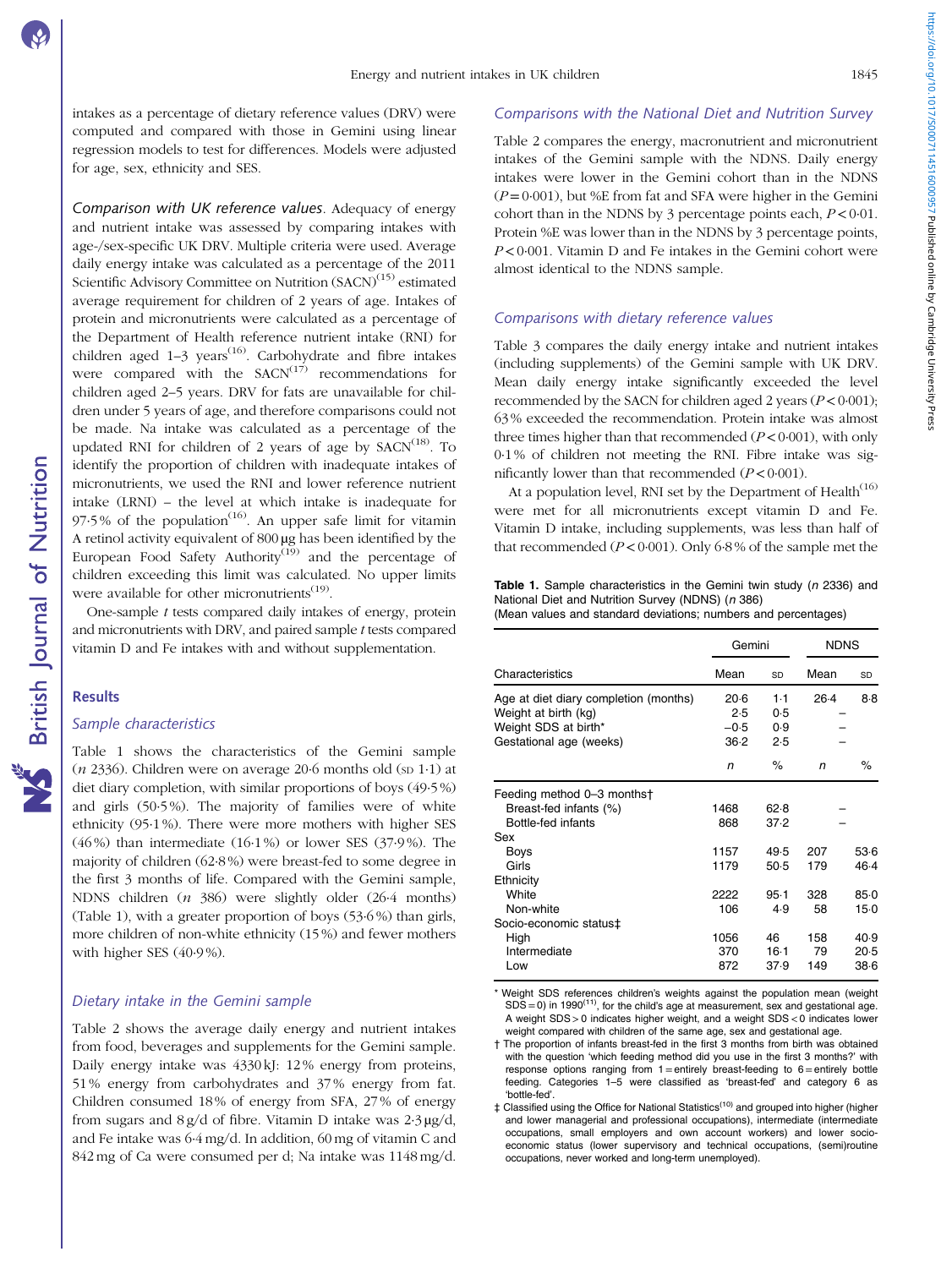<span id="page-3-0"></span>Table 2. Mean intake of energy and nutrients from food, beverages and supplements of children in the Gemini twin sample (n 2336) and comparisons with the National Diet and Nutrition Survey (NDNS) (n 386) (Mean values with their standard errors)

|                                | Gemini (21 months) |           | NDNS <sup>+</sup><br>$(18-36$ months) |           |               |
|--------------------------------|--------------------|-----------|---------------------------------------|-----------|---------------|
| Dietary Intake                 | Mean               | <b>SE</b> | Mean                                  | <b>SE</b> | P‡            |
| Daily energy intake (kJ)       | 4330*              | 67        | 4728*                                 | 64        | $0.001*$      |
| Fat $(g/d)$                    | 42                 | 0.2       | 43                                    | 0.8       | 0.46          |
| Fat $(\%E)$                    | $37*$              | 0.1       | $34*$                                 | 0.3       | $0.001*$      |
| SFA (g/d)                      | 20                 | 0.1       | 19                                    | 0.4       | 0.225         |
| <b>SFA (%E)</b>                | $18*$              | 0.1       | $15*$                                 | 0.2       | $<$ 0.001 $*$ |
| Protein (g/d)                  | 40                 | 0.2       | 43                                    | 0.6       | 0.07          |
| Protein (%E)                   | $12*$              | 0.04      | $15*$                                 | 0.1       | $<$ 0.001 $*$ |
| Carbohydrate (g/d)             | $132*$             | 0.6       | 152*                                  | 2.1       | $<$ 0.001 $*$ |
| Carbohydrate (%E)              | 51                 | 0.1       | 51                                    | 0.3       | 0.05          |
| Starch                         | $62*$              | 0.4       | $77*$                                 | 1.2       | $< 0.001*$    |
| Starch (%E)                    | 24                 | 0.1       | 26                                    | 0.4       | 0.63          |
| Total sugars (g/d)§            | $69*$              | 0.4       | $75*$                                 | $1-6$     | $<$ 0.001 $*$ |
| Total sugars (%E)§             | 27                 | 0.1       | 25                                    | 0.4       | 0.17          |
| Dietary fibre as NSP (q/d)     | 8                  | 0.1       | 8                                     | 0.2       | 0.90          |
| Na (mg/d)                      | 1148               | 7.0       | 1318                                  | 24        | 0.51          |
| Vitamin C (mg/d)               | 60                 | 0.6       | 73                                    | 3.3       | 0.01          |
| Thiamin (mg/d)                 | 0.9                | 0.01      | $1-0$                                 | 0.1       | 0.86          |
| Riboflavin (mg/d)              | 1.7                | 0.01      | $1-4$                                 | 0.03      | 0.02          |
| Niacin (mg/d)                  | $9.8*$             | 0.1       | $19.5*$                               | 0.3       | $< 0.001*$    |
| Folate ( $\mu$ g DFE/d)        | 159                | 0.9       | 150                                   | 2.6       | 0.13          |
| Vitamin B <sub>12</sub> (µg/d) | 4.2                | 0.03      | 3.9                                   | 0.1       | 0.77          |
| $Ca$ (mg/d)                    | 842                | $4-8$     | 774                                   | $15-3$    | 0.29          |
| Vitamin D (µg/d)               | 2.3                | 0.1       | 2.2                                   | 0.1       | 0.51          |
| Vitamin A (µg RAE/d)           | 551                | 5.9       | 568                                   | 18.9      | 0.64          |
| Fe (mg/d)                      | $6-4$              | 0.1       | $6-4$                                 | 0.1       | 0.82          |

%E, percentage of daily energy intake; DFE, dietary folate equivalent; RAE, retinol activity equivalent.

Significant differences:  $P < 0.05$ .

† NDNS data are weighted to account for potential differences in the probability of households and individuals being selected to take part and the potential influence of non-response bias.

‡ P-value for differences between the Gemini cohort and NDNS on dietary intake variables. Analyses were adjusted for age, sex, ethnicity and socio-economic status.

§ Data on sugar components (non-milk extrinsic sugars and intrinsic milk sugars) were not available as they were not requested at the time the Human Nutrition Research Unit (Cambridge) coded the dietary data.

RNI [\(Table 3](#page-4-0)). Only 30 % of children met the RNI for Fe with 6·3 % below the LRNI. Na intake was more than double the RNI set by SACN in  $2003^{(18)}$  $2003^{(18)}$  $2003^{(18)}$ . Almost all children (98.8% of the sample) exceeded the recommended level of intake. In many other cases, micronutrient intakes, including vitamin C, riboflavin, folate, Ca and vitamin  $B_{12}$ , far exceeded the recommended levels. Even without supplementation, all micronutrient intakes, except vitamin D and Fe, exceeded RNI [\(Table 4](#page-5-0)). Vitamin D intake increased with supplementation  $(P<0.001)$ , as did Fe intake  $(P<0.001)$ , but in the absence of supplementation only 10·9 and 84·5 % of children exceeded the LRNI. Among those children taking supplements ( $n$  173; 7·4%), the average intake of vitamin D was 6·8 µg/d; however, 54·9 % of children still did not meet the RNI and 31·8 % the LRNI. Fe intake among those taking supplements was 8·5 µg/d, yet the RNI was still not met by 60·7 % and the LRNI by 2·9 %.

#### **Discussion**

This study describes the dietary intake of 2336 British children aged 21 months. It extends an earlier analysis of the

determinants of energy and macronutrient intakes<sup>([20\)](#page-7-0)</sup> by describing additional dietary components and makes comparisons with the smaller, but nationally representative, NDNS sample. This demonstrates that the assessment of dietary intake in the Gemini cohort is broadly representative and can provide valuable insights into the dietary intake of young children in the UK in a large sample of young children.

Energy intake was on average 7 % higher than the values recommended for 2-year-old children in the UK, and although the mean difference was small (280 kJ/d), if sustained it will lead to excessive weight gain over time. Children were only 21 months old, not 2 years (24 months) old, and thus should have lower energy needs. In conjunction with previous similar findings from the NDNS<sup> $(21,22)$  $(21,22)$ </sup>, it is clear that excessive energy intakes in young children are a concern.

Protein intake was almost three times higher than that recommended for children aged 1–3 years – a matter of concern in the light of evidence of a positive association between protein intake and adiposity in children<sup> $(23,24)$  $(23,24)$  $(23,24)$  $(23,24)$ </sup>. We have previously shown in the Gemini cohort that protein intake at 21 months of age is positively related to increases in BMI and weight up to 5 years<sup> $(25)$ </sup>. This is supported by a longitudinal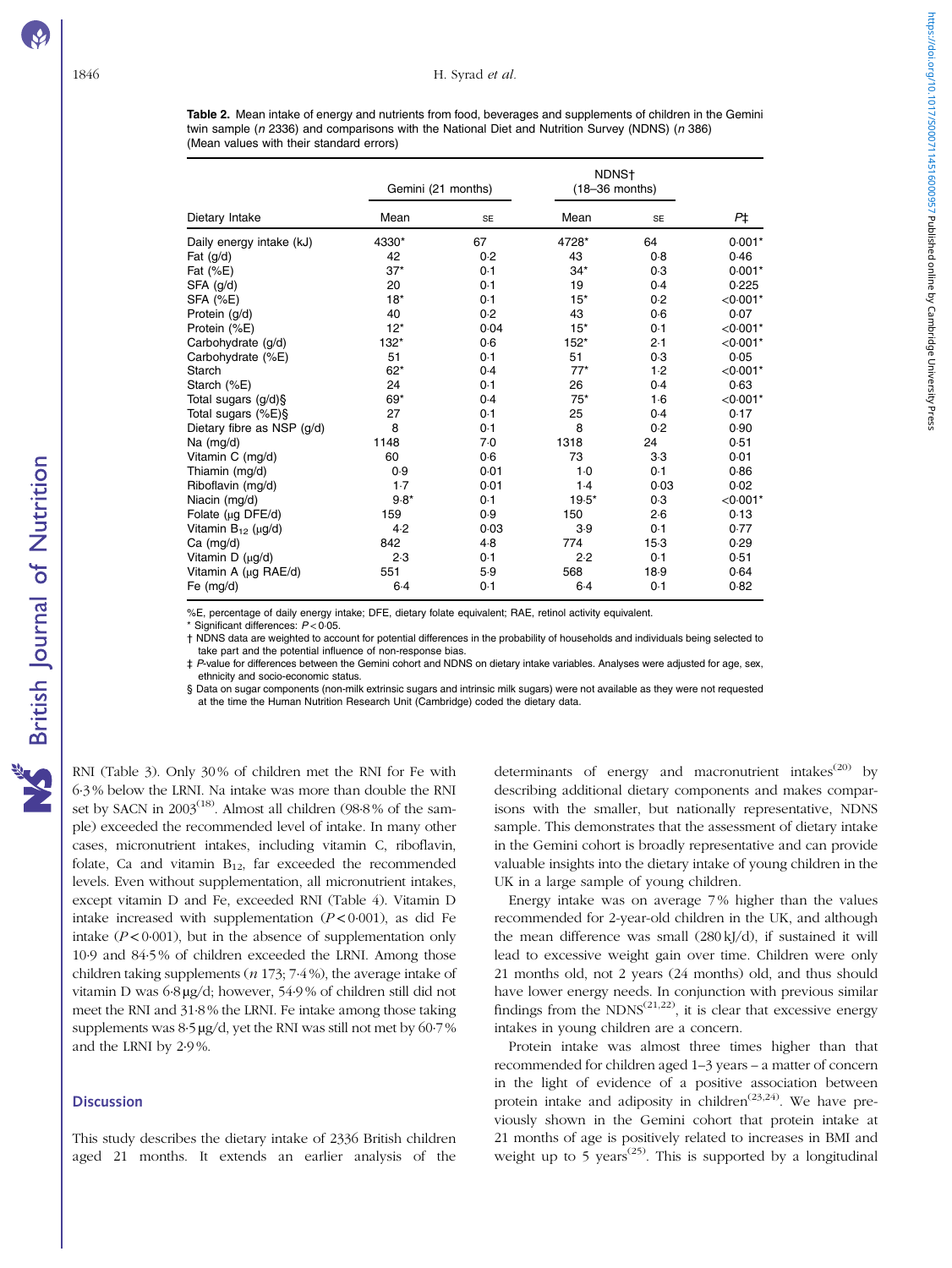# British Journal of Nutrition

<span id="page-4-0"></span>Table 3. Mean intake of energy, macronutrients and micronutrients from food, beverages and supplements of children in the Gemini twin sample (n 2336) aged 21 months and comparisons with dietary reference values (DRV)

(Mean values, percentages, standard errors, and 25th and 75th percentiles)

| <b>Nutrients</b>               | <b>DRV</b>               | LRNI                     | Mean†  | % of DRV | % of sample<br>not meeting DRV | % of sample<br>not meeting LRNI | SE    | 25th percentile | 75th percentile | Minimum-maximum | $P+$       |
|--------------------------------|--------------------------|--------------------------|--------|----------|--------------------------------|---------------------------------|-------|-----------------|-----------------|-----------------|------------|
| Daily energy intake (kJ)       | 4050*§                   | $\overline{\phantom{m}}$ | 4330*  | 107§     | 37                             |                                 | 67    | 3794            | 4786            | 1770-8569       | $< 0.001*$ |
| Total fat (g/d)                |                          | $\overline{\phantom{0}}$ | 42     |          |                                |                                 | 0.2   | 35              | 49              | $13 - 86$       |            |
| Total fat (%E)                 | $\overline{\phantom{0}}$ | $\overline{\phantom{0}}$ | 37     |          |                                |                                 | 0.1   | 34              | 40              | $18 - 57$       |            |
| SFA (g/d)                      |                          |                          | 20     |          |                                |                                 | 0.1   | 16              | 24              | $3 - 42$        |            |
| <b>SFA (%E)</b>                |                          | $\overline{\phantom{0}}$ | 18     |          |                                |                                 | 0.1   | 15              | 20              | $4 - 33$        |            |
| Protein (g/d)                  | $14.5*$                  | $\overline{\phantom{0}}$ | $40*$  | 276      | 0.1                            |                                 | 0.2   | 34              | 45              | $11 - 76$       | $< 0.001*$ |
| Protein (%E)                   |                          | $\overline{\phantom{0}}$ |        | 12       |                                |                                 | 0.04  | 11              | 14              | $7 - 20$        |            |
| Total carbohydrates (g/d)      | $\overline{\phantom{0}}$ | $\overline{\phantom{0}}$ | 132    |          |                                |                                 | 0.6   | 114             | 148             | $52 - 269$      |            |
| Total carbohydrates (%E)       | $50*$                    | $\overline{\phantom{0}}$ | $51*$  | 102      |                                |                                 | 0.1   | 47              | 55              | $26 - 77$       | $< 0.001*$ |
| Starch                         |                          |                          | 62     |          |                                |                                 | 0.4   | 50              | 72              | $13 - 167$      |            |
| Starch (%E)                    |                          |                          | 24     |          |                                |                                 | 0.1   | 21              | 27              | $6 - 58$        |            |
| Total sugars (g/d)             |                          | $\overline{\phantom{0}}$ | 69     |          |                                |                                 | 0.4   | 57              | 80              | $21 - 165$      |            |
| Total sugars (%E)              |                          |                          | 27     |          |                                |                                 | 0.1   | 24              | 30              | $8 - 49$        |            |
| Dietary fibre as NSP (g/d)     | $15*$                    | $\overline{\phantom{0}}$ | 8*     | 53       |                                |                                 | 0.12  | 6               | 9               | $1 - 20$        | $<0.001*$  |
| Na (mg/d)                      | 500*++                   | 200                      | 1148*  | 230      | 1.2                            | 0                               | 7.0   | 914             | 1350            | 221-2727        | $<0.001*$  |
| Vitamin C (mg/d)               | $30^*$ II                | 8                        | $60*$  | 200      | $13-5$                         | $\Omega$                        | 0.6   | 38              | 77              | $11 - 226$      | $<0.001*$  |
| Thiamin (mg/d)                 | $0.5*$                   | 0.23                     | $0.9*$ | 180      | 1.7                            | $\Omega$                        | 0.01  | 0.7             | $1-0$           | $0.4 - 5.8$     | $< 0.001*$ |
| Riboflavin (mg/d)              | $0.6*$                   | 0.3                      | $1.7*$ | 283      | 1.1                            |                                 | 0.01  | 1.3             | 2.0             | $0.3 - 6.0$     | $<0.001*$  |
| Niacin (mg/d)                  | $8*$                     | 4.4                      | $9.8*$ | 123      | $32 - 1$                       |                                 | 0.1   | 7.5             | 11.3            | $2.4 - 61.3$    | $<0.001*$  |
| Folate ( $\mu$ g DFE/d)        | 70*II                    | 35                       | $160*$ | 227      | 0.3                            | $\Omega$                        | 0.9   | 130             | 184             | 46.7-429        | $<0.001*$  |
| Vitamin B <sub>12</sub> (µg/d) | $0.5*$                   | 0.3                      | $4.2*$ | 840      | 0.2                            | $\Omega$                        | 0.03  | 3.1             | 5.2             | $0.3 - 13.4$    | $< 0.001*$ |
| Ca (mg/d)                      | 350*ll                   | 200                      | 842*   | 241      | 1.3                            | 0.1                             | $4-8$ | 686             | 973             | 187-1905        | $<0.001*$  |
| Vitamin D (µg/d)               | $7^*$ ll                 | 3.9 <sub>‡</sub>         | $2.3*$ | 33       | 93.2                           | 84.2                            | 0.1   | 0.9             | 2.5             | $0 - 16.3$      | $<0.001*$  |
| Vitamin A (µg RAE/d)           | 400*ll                   | 200                      | $551*$ | 138      | 27.6                           | 1.6                             | 5.9   | 389             | 639             | 72-4265         | $<0.001*$  |
| Fe (mg/d)                      | $6.9*$                   | $3-7$                    | $6.4*$ | 93       | 69.8                           | 6.3                             | 0.1   | 4.8             | 7.3             | $1.1 - 96.1$    | $<0.001*$  |

LRNI, lower reference nutrient intakes; %E, percentage of daily energy intake; RAE, retinol activity equivalent; DFE, dietary folate equivalent.

\* Significant differences.

† Mean intake including supplements.

‡ P-value for difference between mean intake of children in the Gemini sample and the DRV.

§ DRV for daily energy intake is based on the Scientific Advisory Committee on Nutrition (SACN)<sup>([15](#page-7-0))</sup> estimated average requirements (EAR) for children of 2 years of age and the mid-point of DRV for males (4201 kJ/d or 100 females (3899 kJ/d or 932 kcal/d).

 $\parallel$  RNI for children of 1–3 years of age from the Department of Health<sup>[\(16\)](#page-7-0)</sup>.

 $\P$  RNI for children of 2–5 years of age from SACN<sup>([17](#page-7-0))</sup>.

†† RNI for children of <sup>1</sup>–<sup>3</sup> years of age from SACN([18](#page-7-0)).

 $\ddagger\ddagger$  Calculated as 75% of EAR (5.25 µg/d).

Energy and nutrient intakes in UK children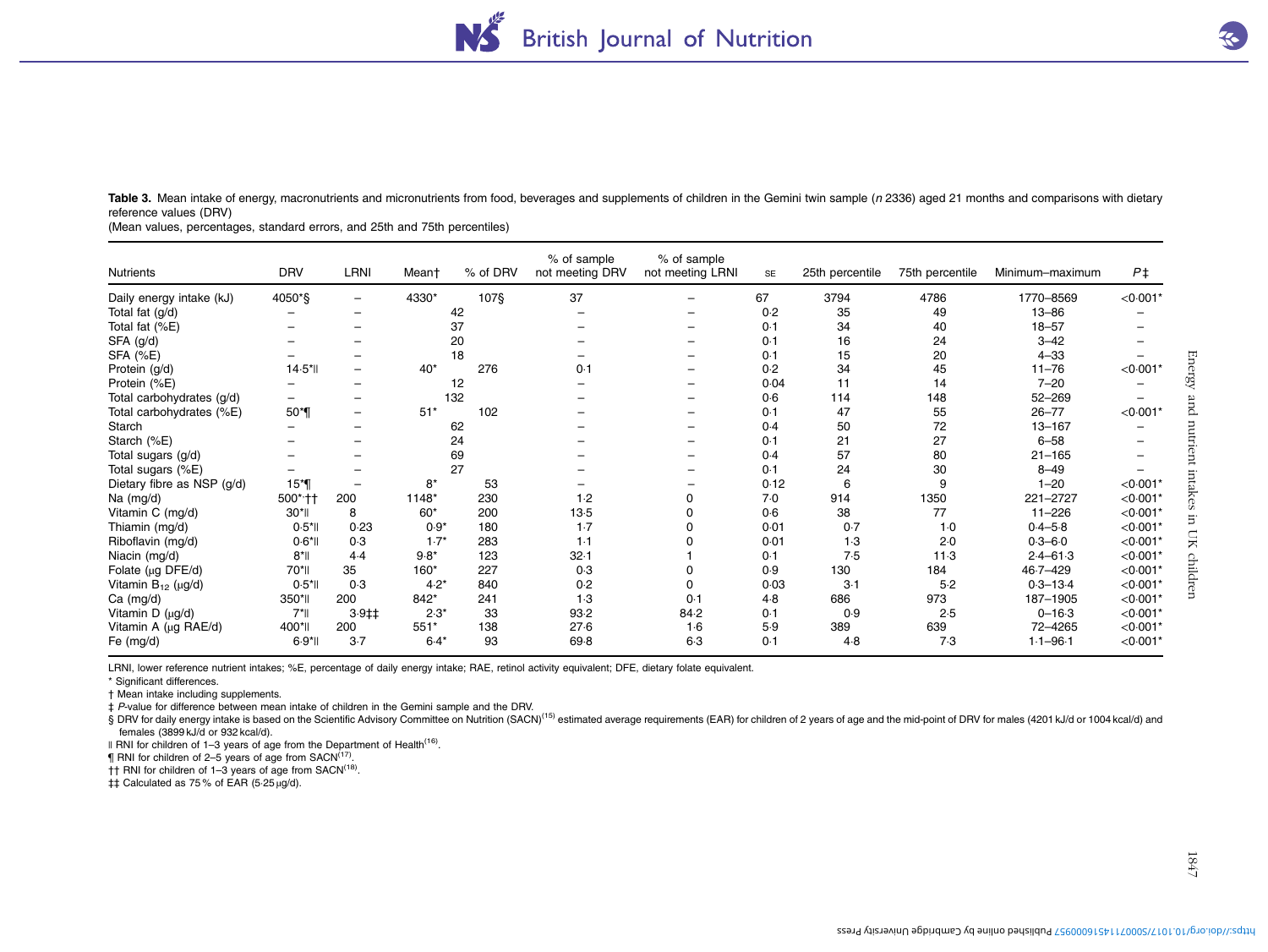| )<br>]<br>]<br>$int$ riting $i$<br> <br> <br>D |  |
|------------------------------------------------|--|
| ć                                              |  |
| Durnal                                         |  |
| <b>Pritish</b>                                 |  |
| Ę                                              |  |

z

 $\mathbf{S}$ 

<span id="page-5-0"></span>

| Table 4. Mean intake of micronutrients from diet only (excluding<br>Mean values, percentages, standard errors, and 25th and 75th p |        |                                  |                                                                                                  | ercentiles) |                                 |                                |    |                               |                                                                                                    | supplements) of children in the Gernini sample (n 2336) aged 21 months and comparison with dietary reference values (DRV) |            |
|------------------------------------------------------------------------------------------------------------------------------------|--------|----------------------------------|--------------------------------------------------------------------------------------------------|-------------|---------------------------------|--------------------------------|----|-------------------------------|----------------------------------------------------------------------------------------------------|---------------------------------------------------------------------------------------------------------------------------|------------|
| lutrients                                                                                                                          | m<br>E | LRNI                             | Mean†                                                                                            | of RN<br>°s | not meeting RN<br>% of sample   | % of sample not<br>meeting LRN | 56 | 25th percentile               | 75th percentile                                                                                    | nimum—maximum                                                                                                             | $\ddot{P}$ |
| Ja (mg/d)                                                                                                                          |        |                                  | $148*$                                                                                           | <u>ន</u>    |                                 |                                |    |                               |                                                                                                    | 221-2727                                                                                                                  |            |
| Tramin C (mg/d                                                                                                                     |        |                                  | $58^*$                                                                                           | 193         |                                 |                                |    | 914<br>37                     | ន្ល<br>73                                                                                          | $11 - 226$                                                                                                                |            |
| hiamin (mg/d)                                                                                                                      |        |                                  |                                                                                                  | 180         | 고 .<br>이 .<br>이 .<br>이 .<br>이 . |                                |    |                               |                                                                                                    | $7.36 - 2.1$                                                                                                              |            |
| Riboflavin (mg/d)                                                                                                                  |        |                                  | တ် ထုံ<br>၁ –                                                                                    | 266         |                                 |                                |    |                               | $\ddot{ }$ .                                                                                       |                                                                                                                           |            |
| Viacin (mg/d)                                                                                                                      |        | $\frac{4}{4}$                    | $9.4*$                                                                                           |             | $34.7$<br>0.4                   |                                |    |                               | 10.8                                                                                               |                                                                                                                           |            |
| Folate (µg DFE/d)                                                                                                                  |        | ೫ <sup>ರ</sup> 8 ಜ<br>ಜಿ ರ 8 ಜನ್ | $^{*}_{159}$ $^{*}_{47}$ $^{*}_{57}$ $^{*}_{57}$ $^{*}_{57}$ $^{*}_{58}$ $^{*}_{57}$ $^{*}_{58}$ | 229         |                                 |                                |    | $129.7$<br>$-69.8$<br>$-89.8$ | $\frac{4}{9}$<br>$\frac{5}{9}$<br>$\frac{2}{9}$<br>$\frac{7}{9}$<br>$\frac{7}{9}$<br>$\frac{2}{9}$ | $0.3 - 3.6$<br>$2.4 - 61.3$<br>$43 - 429$<br>$0.3 - 13.4$                                                                 |            |
| Jitamin B <sub>12</sub> (µg/d)                                                                                                     |        |                                  |                                                                                                  |             | 2.50                            | $\overline{c}$ $\overline{c}$  |    |                               |                                                                                                    |                                                                                                                           |            |
| Ca (mg/d)                                                                                                                          |        |                                  |                                                                                                  |             |                                 |                                |    |                               |                                                                                                    | 86-1905                                                                                                                   |            |
| Vitamin D (µg/d'                                                                                                                   |        |                                  |                                                                                                  | 2825        |                                 |                                |    |                               |                                                                                                    | $0 - 12.8$                                                                                                                |            |
| Vitamin A (ug RAE/d)                                                                                                               |        |                                  |                                                                                                  |             | 9<br>9 2 7<br>9 2 8             | $6.7$<br>$-5.68$               |    |                               |                                                                                                    | $72 - 4625$<br>1.1-14.6                                                                                                   |            |
| Fe (mg/d)                                                                                                                          |        |                                  |                                                                                                  | 90          |                                 |                                |    | $rac{6}{4}$                   |                                                                                                    |                                                                                                                           |            |

+100·0> 9·1+1-1+ 2·1 8·1 8·1 9·1 9·2 9·2 9·2 9·02 06 \*2·9 1·2·3 7·2· 1·15·9·00 9·2·2 1·2·2 1·2·2·2·1  $10.8$ <br> $10.2$ <br> $10.2$ <br> $10.2$ <br> $10.2$ <br> $10.2$ <br> $10.2$ <br> $10.2$  $\begin{matrix} 5 & 2 & 3 & 3 & 3 & 3 & 3 & 3 & 4 & 3 & 3 & 3 & 4 & 5 & 6 & 3 & 3 & 4 & 5 & 6 & 3 & 3 & 4 & 5 & 6 & 3 & 4 & 5 & 6 & 3 & 4 & 5 & 6 & 3 & 3 & 4 & 5 & 6 & 3 & 4 & 5 & 6 & 3 & 4 & 5 & 6 & 3 & 4 & 5 & 6 & 3 & 4 & 5 & 6 & 3 & 4 & 5 & 6 & 3 & 4 & 5 & 6 & 3 & 4 & 5 & 6 & 3 & 4 & 5 & 6 & 3 & 4$  $50040400$  $-0.55$   $-7.56$ とんこの 12<br>ドム 5 9 9 5 6<br>ビスクライ 6  $28888558$ ,<br>525\*<br>62°  $\begin{array}{r} 11.636 \\ 2.6404 \\ -0.0366 \\ -0.0366 \\ -0.0366 \\ -0.0366 \\ -0.036 \\ -0.036 \\ -0.036 \\ -0.036 \\ -0.036 \\ -0.036 \\ -0.036 \\ -0.036 \\ -0.036 \\ -0.036 \\ -0.036 \\ -0.036 \\ -0.036 \\ -0.036 \\ -0.036 \\ -0.036 \\ -0.036 \\ -0.036 \\ -0.036 \\ -0.036 \\ -0.036 \\ -0.036 \\ -0.036 \\ -0.0$ Fe (mg/d)

RNI, Reference Nutrient Intake; LRNI, lower reference nutrient intakes; %E, percentage of daily energy intake; RAE, retinol activity equivalent; DFE, dietary folate equivalent RNI, Reference Nutrient Intake; LRNI, lower reference nutrient intakes; %E, percentage of daily energy intake; RAE, retinol activity equivalent; DFE, dietary folate equivalent. Significant differences. \* Significant differences.

†Mean intake excluding supplements.

‡P-value for difference between mean intake of children in the Gemini sample and the RNI.

§ RNI for children of 1-3 years of age from Scientific Advisory Committee on Nutrition<sup>([18](#page-7-0))</sup>.

II RNI for children of 1–3 years of age from Department of Health<sup>([16](#page-7-0))</sup>.

¶ Calculated as 75 % of estimated average requirement (5·25 µg/d).

study by Günther et  $al^{(26)}$  $al^{(26)}$  $al^{(26)}$ , which demonstrated that a high protein intake during the complementary feeding period (12–24 months) was associated with higher BMI SDS and percentage body fat at 7 years of age. The high protein intake of young children in the UK could potentially be placing them at risk for overweight later in life.

Intake of many micronutrients was higher than that recommended. More attention needs to be given to the risks of high intakes and should be monitored as part of population risk assessments. The high intake of Na echoes findings from the NDNS and is an ongoing cause for concern. High intakes of Na are associated with elevated blood pressure and adverse cardiovascular health in adults<sup>[\(27\)](#page-7-0)</sup>. Moreover, Na intake reported in this study is likely to be underestimated, as salt added during cooking and at the table is poorly reported $^{(28)}$  $^{(28)}$  $^{(28)}$ .

A large proportion of children failed to meet the LRNI for vitamin D and Fe, and inadequate intake of these nutrients has been associated with poor health<sup> $(29,30)$  $(29,30)$  $(29,30)$ </sup>. Supplements increased intakes in the 7 % of children that used them, but the majority of children (84·2 %) were still not meeting the LRNI for vitamin D, underlining the importance of the current government recommendations that all children aged 6 months to 5 years should take a daily supplement containing vitamin  $D^{(31)}$  $D^{(31)}$  $D^{(31)}$ . A recent draft report by  $SACN^{(32)}$  $SACN^{(32)}$  $SACN^{(32)}$  recommends increasing the intake of vitamin D from 7–10 µg/d for children aged 1–4 years, which would mean 96·9 % of children fall below the recommended intake. A smaller proportion (6·3 %) did not meet the LRNI for Fe and 70 % did not meet the RNI, even with supplements. Vitamin D and Fe intakes also fell short of recommendations in the NDNS sample $^{(21,22)}$  $^{(21,22)}$  $^{(21,22)}$  $^{(21,22)}$  $^{(21,22)}$ . Many toddler milks and foods are now fortified with Fe but there is also a need to provide more guidance to parents on identifying other, regular foods that are good sources of Fe.

There have been relatively few changes in nutrient intakes in young children from those reported in the 1994 ALSPAC study. Average energy intakes were slightly higher than those reported in the present study  $(4530 \text{ kJ}$  in ALSPAC v.  $4330 \text{ kJ}$  in Gemini). However, the differences between the two studies are quantitatively small and may be an artefact due to differences in the participants or in the dietary assessment methodology, or there may be a contemporary trend towards under-reporting. This has been previously reported in adults $(33)$  $(33)$ , and as food diaries were completed by parents, this trait may extend to the reporting of children's intake. Intakes of vitamin D and Fe have apparently increased, perhaps suggesting an increase in the uptake of supplements, and/or the use of fortified milks and foods since 1994. Indeed, it was not until 1997 that the use of fortified formula milks became widespread $(34)$  $(34)$  $(34)$ . Nonetheless, it is difficult to draw robust conclusions about secular trends based on these two rather different studies.

### Strengths and limitations

We have described the dietary intakes of young children aged 21 months using the largest dietary data set for children of this age in the UK, and we have also shown that these data are broadly representative of the UK at large with reference to the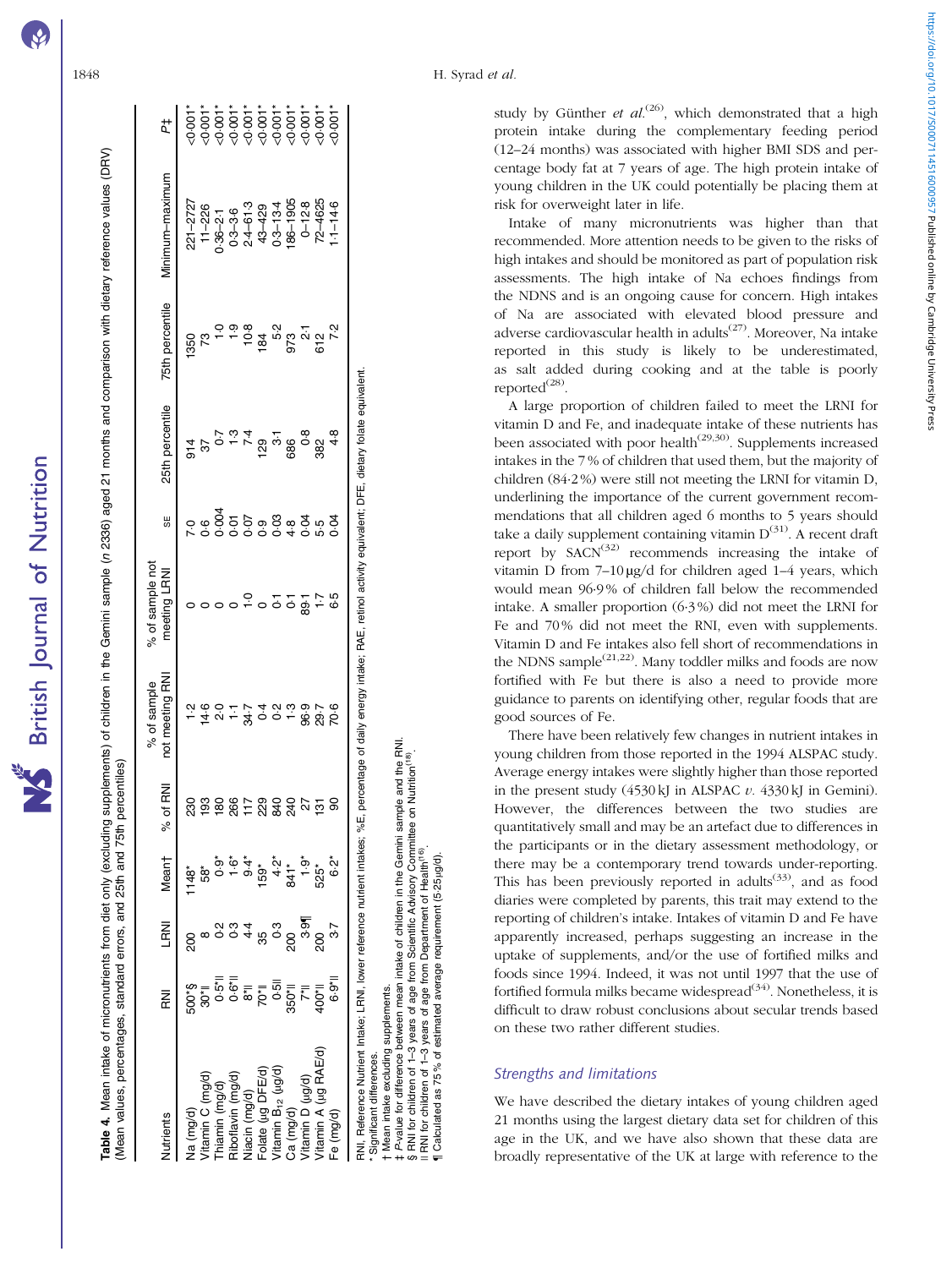<span id="page-6-0"></span>nationally representative NDNS. This suggests that the Gemini cohort represents a valuable resource for studies of diet and health outcomes as the prospective design enables causal associations to be investigated.

However, methodological differences between the two samples must be acknowledged. The Gemini sample includes more children of white ethnicity and higher SES than the NDNS sample, and is a cohort of families who have chosen to participate, rather than being invited, which might account for some of the differences observed between the two samples, such as lower Na intake in the Gemini cohort, indicating potentially healthier diets. Children in the NDNS were also slightly older and their diets contained less milk and more of other foods. The Gemini dietary data were collected using 3-d diaries rather than 4-d diaries used in the NDNS, which may have resulted in more variation in intake in the Gemini sample, although both purport to reflect habitual intake. More importantly, the short recording period in both studies may not adequately reflect habitual diet<sup> $(35)$  $(35)$  $(35)$ </sup>, especially for micronutrients that are ingested along with foods consumed sporadically, and in young children whose eating habits may be erratic. Nutrient and energy intakes of both samples were computed using the same dietary assessment programme (DINO), and thus analytical differences were minimised. Unweighed diet diaries are considered a reliable method to estimate energy intake in children<sup>[\(36\)](#page-7-0)</sup>, and have been validated for energy against the doubly labelled water method $(37)$ . Portion guides helped to ensure standardisation of reporting.

#### **Conclusion**

Young children in the UK have intakes of energy and protein that are higher than recommended levels and potentially increase the risk of obesity. High intakes of Na are also a concern as they may set taste preference for the future and increase the risk of elevated blood pressure. Many young children are not consuming sufficient vitamin D and Fe. Greater guidance and support for parents on the appropriate type, amount and variety of foods and beverages, together with appropriate micronutrient supplementation, are required.

#### Acknowledgements

The authors thank all the Gemini families who completed the diet diaries and the MRC Human Nutrition Research Unit, Cambridge, for coding the diaries.

The NDNS is funded by the Department of Health, UK, and data were made available to researchers under license via the UK Data Archive. All phases of this study were supported by Cancer Research UK (grant number 161722) and the Medical Research Council (grant number 160897). Nutricia Ltd (grant number 157582) provided a contribution to the funding for the coding and analysis of the dietary data but had no role in the design, analysis or writing of this article.

H. S. contributed to the conception and design of the study, data collection, analysis, interpretation of findings and wrote the first draft of the manuscript; C. H. L. contributed to the conception and design of the study, the interpretation of the

findings, reviewed and revised the manuscript and approved the final manuscript as submitted; C. H. M. v. J. contributed to the interpretation of the findings, reviewed and revised the manuscript and approved the final manuscript as submitted; L. J. designed the Gemini diet diaries, coordinated the dietary data collection, contributed to the interpretation of the findings, reviewed and revised the manuscript and approved the final manuscript as submitted; S. A. J. contributed to the interpretation of the findings, reviewed and revised the manuscript and approved the final manuscript as submitted; J. W. contributed to the conception and design of the study, the interpretation of the findings, and reviewed and revised the manuscript and approved the final manuscript as submitted.

The authors declare that there are no conflicts of interest.

#### References

- 1. Summerbell CD, Douthwaite W, Whittaker V, et al. (2009) The association between diet and physical activity and subsequent excess weight gain and obesity assessed at 5 years of age or older: a systematic review of the epidemiological evidence. Int J Obes (Lond)  $33$ , Suppl. 3, S1-92.
- 2. Birch L, Savage JS, Ventura A, et al. (2007) Influences on the development of children's eating behaviours: from infancy to adolescence. Can J Diet Pract Res 68, s1–s56.
- 3. Cowin I & Emmett P (2007) Diet in a group of 18-month-old children in South West England, and comparison with the results of a national survey. *J Hum Nutr Diet* 20, 254–267.
- 4. Stamatakis E, Zaninotto P, Falaschetti E, et al. (2010) Time trends in childhood and adolescent obesity in England from 1995 to 2007 and projections of prevalence to 2015. J Epidemiol Community Health 64, 167-174.
- 5. Bates B, Lennox A, Prentice A, et al. (2014) National Diet and Nutrition Survey: Results from Years 1–4 (combined) of the Rolling Programme (2008/2009–2011/12). Department of Health and Food Standards Agency. https://www.gov. uk/government/uploads/system/uploads/attachment\_data/file/ 310995/NDNS\_Y1\_to\_4\_UK\_report.pdf (accessed August 2015).
- 6. Lennox A, Sommerville J, Ong K, et al. (2013) Diet and Nutrition Survey of Infants and Young Children, 2011. Department of Health and Food Standards Agency. [https://](https://www.gov.uk/government/uploads/system/uploads/attachment_data/file/139572/DNSIYC_UK_report_ALL_chapters_DH_V10.0.pdf) [www.gov.uk/government/uploads/system/uploads/attachment\\_](https://www.gov.uk/government/uploads/system/uploads/attachment_data/file/139572/DNSIYC_UK_report_ALL_chapters_DH_V10.0.pdf) data/fi[le/139572/DNSIYC\\_UK\\_report\\_ALL\\_chapters\\_DH\\_V10.0.](https://www.gov.uk/government/uploads/system/uploads/attachment_data/file/139572/DNSIYC_UK_report_ALL_chapters_DH_V10.0.pdf) [pdf](https://www.gov.uk/government/uploads/system/uploads/attachment_data/file/139572/DNSIYC_UK_report_ALL_chapters_DH_V10.0.pdf) (accessed August 2015).
- 7. Stephen AM, Sommerville JP, Henderson H, et al. (2013) Food consumption in the Diet and Nutrition Survey of Infants and Young Children 2011 (DNSIYC). Proc Nutr Soc 72, E121.
- 8. Office for National Statistics (2007) Birth Statistics Series FM1 no. 35. Review of the Registrar General on Births and Patterns of Family Building in England and Wales, 2006. Newport: Office for National Statistics.
- 9. Van Jaarsveld CH, Johnson L, Llewellyn C, et al. (2010) Gemini: a UK twin birth cohort with a focus on early childhood weight trajectories, appetite and the family environment. Twin Res Hum Genet 13, 72–78.
- 10. Office for National Statistics (2005) National Statistics Socio-Economic Classification: User Manual. Newport: Office for National Statistics.
- 11. Cole TJ, Freeman JV & Preece MA (1995) Body mass index reference curves for the UK, 1990. Arch Dis Child 73, 25–29.
- 12. Foster E, Hawkins A & Adamson A (2010) Young Person's Food Atlas – Pre-School. London: Food Standards Agency.

https://doi.org/10.1017/500071145160005771451blished online by Cambridge University Press https://doi.org/10.1017/S0007114516000957 Published online by Cambridge University Press